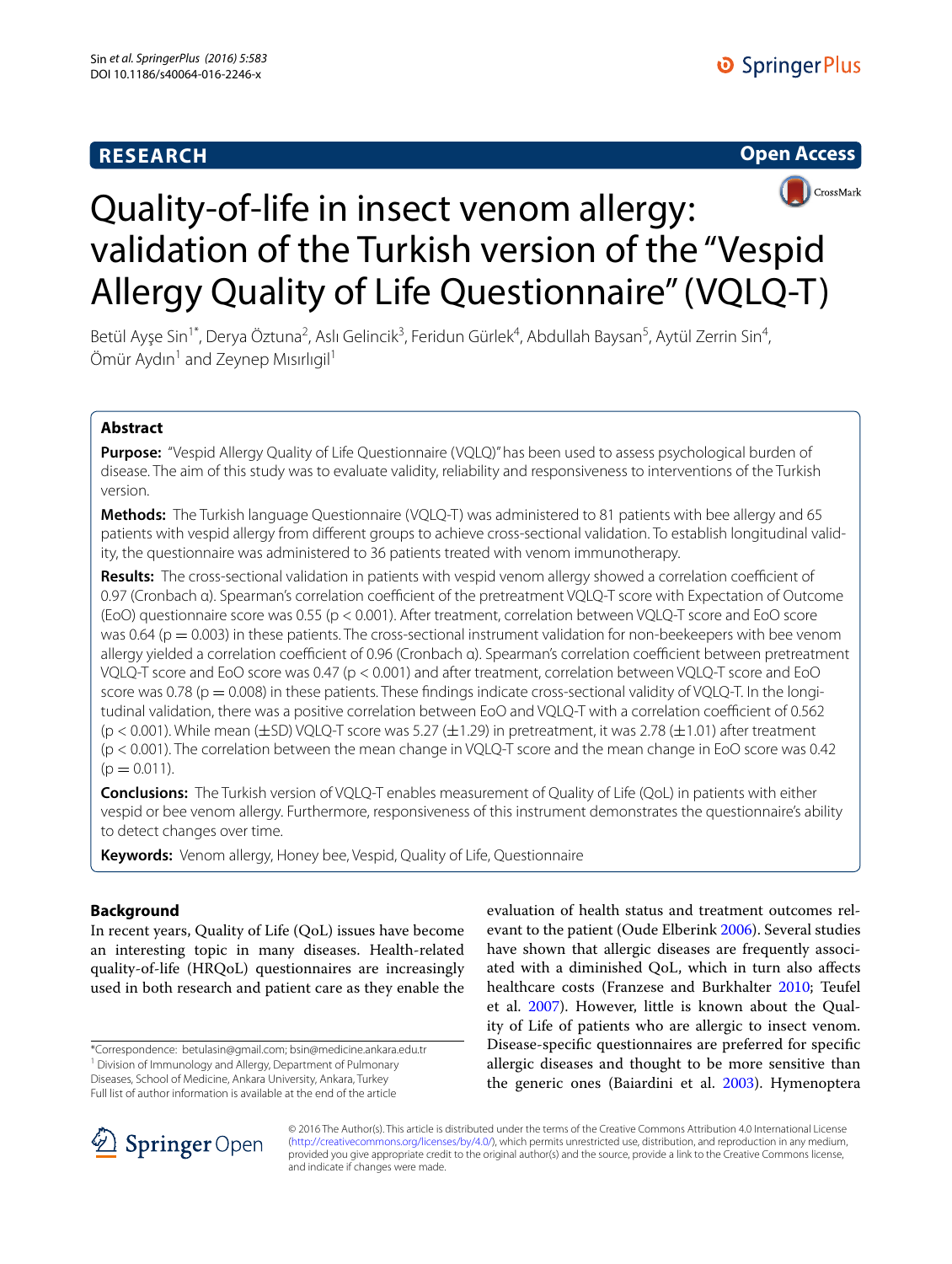venom allergy is one of the most important causes of lifethreatening allergic events. Different from the allergic diseases with ongoing symptoms, patients suffering from systemic sting reactions occasionally experience symptoms due to the unexpected venom exposure. However, this special group of patients may still be found to have an impaired QoL due to venom allergy as a result of their efforts to prevent accidental exposures (Oude Elberink et al. [2002a](#page-9-3)).

The intensity of systemic reaction to insect stings ranges between mild cutaneous and severe allergic manifestations, with anaphylactic shock even leading to death in some cases. Due to the characteristic nature of the disease, the impact of insect venom allergy on HRQoL may be associated with several social restrictions and limitation of daily activities for subjects. In recent years, although QoL and the psychological burden of disease in special patient groups such as food and drug allergy are increasingly important topics in medical care and clinical research, there is limited knowledge about the QoL of patients with venom allergy (Oude Elberink [2006](#page-9-0); Teufel et al. [2007;](#page-9-2) Gowland [2002;](#page-9-4) Antolin-Amerigo et al. [2015](#page-8-1); Baiardini et al. [2015\)](#page-8-2). This may be due to the methodological difficulties in developing a questionnaire survey. Measurement of HRQoL in patients with venom allergy was first proposed by Confino-Cohen et al. [\(1999\)](#page-8-3). They used a non-standardized questionnaire, and showed that approximately one-third of patients receiving venom immunotherapy (VIT) perceived a moderate to severe impairment in their QoL and manifested symptoms of emotional distress despite ongoing therapy (Confino-Cohen et al. [1999\)](#page-8-3). Later on in 2002, Oude Elberink et al. developed and validated the first disease-specific instrument called 'Vespid Allergy Quality of Life Questionnaire' (VQLQ) to measure HRQoL in patients with anaphylaxis due to *Vespula* venom (Oude Elberink et al. [2002a\)](#page-9-3). To date, this tool has not been used to assess the validity and reliability of VQLQ scores in patients with bee venom allergy.

The prevalence of systemic reactions due to Hymenoptera stings in the general adult population was reported as between 1.2 and 4.3 % in Turkey, which was in line with representative studies from Europe and US (Gelincik et al. [2015;](#page-9-5) Tankersley and Ledford [2015](#page-9-6)). However, the Quality of Life scores of patients with venom allergy and especially in those receiving VIT has not yet been evaluated in Turkey. Therefore, in the present study we aimed to assess the validity and reliability of the Turkish version of the VQLQ both cross-sectionally and longitudinally in adults with venom allergy. The secondary objectives were to evaluate the VQLQ use in patients with bee venom allergy and responsiveness of the tool to intervention in patients treated with VIT.

## **Methods**

## **Patient selection**

Four centers from Turkey participated in the study between the years 2010 and 2013. A total of 189 adult patients [103 M, 86 F mean age:  $41.17 \pm 12.26$  years, median (min–max): 42 (17–70)] who had a history of systemic sting reactions (SSRs) were screened for the study in the Allergy Outpatient Departments of these centers. Venom allergy to *Vespula* and/or *Apis* species was confirmed by positive skin test response and/or elevated titers of serum specific IgE antibodies (Bilo et al. [2005](#page-8-4)). Severity of the reactions ranged from mild to severe, which was graded according to the method of Mueller (Mueller [1966\)](#page-9-7).

#### **Specific IgE measurements/sensitization**

Skin tests were performed with standardized pure venom extracts of *Vespula vulgaris* and *Apis mellifera* (ALK-Abello, Madrid, Spain). Skin prick tests were applied by using 100 and 300 μg/ml concentrations. Histamine dihydrochloride (10 mg/ml) and glycerol diluent were used as positive and negative controls, respectively. A wheal diameter with erythema of 3 mm or greater than histamine, was accepted as a positive reaction. If the prick test result was negative, intradermal tests with the standard extracts of the same venom allergens (ALK-Abello, Spain) were performed in tenfold increasing concentrations from 0.0001  $\mu$ g/ml to a maximum of 1  $\mu$ g/ ml of 0.02 ml of venom. Intradermal test response with a histamine equivalent wheal size of at least 5 mm at a concentration of less than 1 μg/ml was considered to be a positive reaction. Histamine and physiological saline with 0.4 % phenol were used as positive and negative controls, respectively. The skin test results were read after 15 min. Patients were diagnosed as sensitized to *Vespula vulgaris* and/or *Apis mellifera* venoms. In all patients, specific IgE antibodies to *Vespula vulgaris* and *Apis mellifera* venoms were determined by using a florescence-immunoassay (Pharmacia CAP, Uppsala, Sweden). Antibody values of 0.35 kU/L or more were classified in the range of class 1 and class 6. Specific IgE result of at least class 2 was considered positive.

#### **Instruments**

We used the Turkish version of the Vespid Allergy Quality of Life Questionnaire (VQLQ-T) which was previously developed and validated in 2002 by Oude Elberink JNG with her permission (Oude Elberink et al. [2002a](#page-9-3)).

#### **Translation and backtranslation of the English version**

In order to use the Vespid Allergy Quality of Life Questionnaire (VQLQ) in Turkish, the VQLQ was first forward translated into Turkish by a person who speaks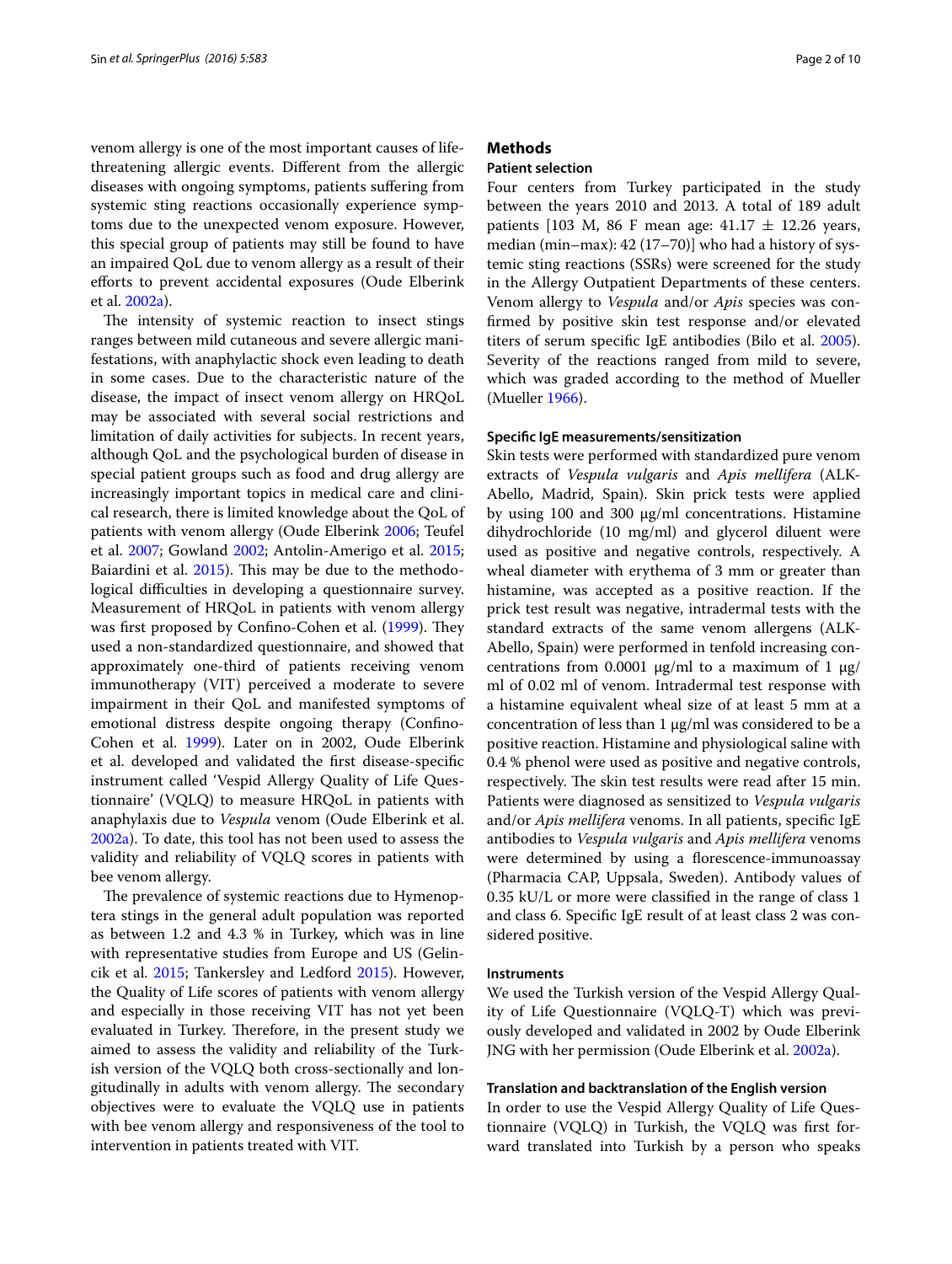both English and Turkish. Then, it was independently backward translated from Turkish into English by another person in order to evaluate the accuracy of the translation. The translation was carried out without any changes by two academic staff at the Department of Western Languages and Literatures in the Faculty of Languages, History and Geography at the Ankara University (Zeynep Atayurt-Fenge and Devrim Kılıcer). In this way, the final version of the questionnaire-The Turkish Language Questionnaire (VQLQ-T) was agreed upon by the authors of the original version, and the validation process was begun.

The original questionnaire consisted of 14 questions with 7 response options giving a score of 1–7, with lower scores representing higher QoL. In addition, there were two questions asking the patient about the likelihood of a severe allergic reaction or even death after being re-stung by a vespid or bee. The answers to these questions were used for validation of the previous 14 questions. The first six questions of this survey were related to anxiety symptoms in various forms (agitation) and avoidance and fear behavior (running away, avoiding certain places, need to have control). The other eight questions were related to stress due to increased vigilance. These are posed for general situations (e.g. being outdoors) as well as specific everyday situations (at work, while eating outside, gardening, being in nature or on vacation). Most of the questions were related to the emotional aspects of the patient's life, although questions related to work, leisure, and outside activities were also included (Oude Elberink et al. [2002a](#page-9-3)).

The VQLQ-T, consisting of 14 items along with the Expectation of Outcome (EoO) questions (2 items), was administered to patients to achieve cross-sectional validation of the Turkish version. The EoO questionnaire was required to use as an external reference point for the validation. This had previously been used in the validation process of the original version, and consisted of 2 questions related to the risk perceived by patients of experiencing a severe allergic reaction or dying as a result of a new hymenoptera sting (Oude Elberink et al. [2002a\)](#page-9-3).

In order to evaluate the validity of VQLQ-T for patients with bee venom allergy, the questionnaire was also applied to patients to identify issues in their daily lives affected by their allergy to honey bees.

#### *Longitudinal validation of the questionnaire*

A total of 36 patients [19 M/17 F, mean age:  $46.25 \pm 9.32$ years, median (min–max): 46.5 (28–69)] were included in the longitudinal validation. The VQLQ-T and the EoO Questionnaires were applied to patients prior to the decision of treatment modality. Consequently, in 27 patients who were sensitized to only bee or vespid venom and in 9 patients who were both sensitized to vespid and bee venom, the measures were administered before VIT. After 3 years of treatment, the set of measures was readministered to establish longitudinal validity in these patients. The longitudinal item-based validation were examined over 36 patients (overall) and 27 patients (only with bee or vespid venom allergy).

#### *Cross‑sectional validation of the questionnaire*

Patients referred to the out-patient allergy departments because of a systemic allergic reaction after a vespid and/ or honey bee sting were asked to complete the VQLQ-T along with the EoO questions. For the cross-sectional validation, we included patients aged over 17 years who were confirmed to be sensitized with the culprit insect after a systemic allergic reaction to venom from *Vespula* or *Apis* species. This questionnaire (VQLQ-T) was administered to 81 patients with bee venom allergy and 65 patients with vespid venom allergy. Forty-three patients demonstrated double sensitization. Those patients who were sensitive to both venoms were excluded from the analysis in order to avoid the misinterpretation of the data of patients with only bee or vespid venom allergy.

Patients were separated into four different groups depending on their current status. The first group (1) consisted of patients who were recently diagnosed  $(n = 56)$ , the second group (2) had patients who have recently started VIT but have not yet completed up-dosing ( $n = 64$ ). Patients in the maintenance phase of VIT formed the third group (3)  $(n = 48)$  and finally patients who had completed the VIT were in the fourth group (4)  $(n = 21)$  $(n = 21)$  (Table 1). We applied VQLQ-T questionnaire to these groups at the same time point.

All of the patients, who participated in the study, gave their written informed consent. This study was approved by the Medical Ethics Committee of the Ankara University, Ankara, Turkey. All procedures performed in this study were in accordance with the ethical standards of the institutional research committee and with the 1964 Helsinki declaration and its later amendments or comparable ethical standards.

#### **Statistical analysis**

Statistical analyses were performed using SPSS 11.5. Mean  $\pm$  standard deviation [median (minimum–maximum)] for metric variables, and frequency (percent) for categorical variables were given as descriptive statistics. In order to compare independent groups in terms of metric variables, the Mann–Whitney U test was used for two groups, while the Kruskal–Wallis variance analysis was used when more than two groups were involved. Paired samples t test was performed to compare the two dependent groups for metric variables. The Pearson/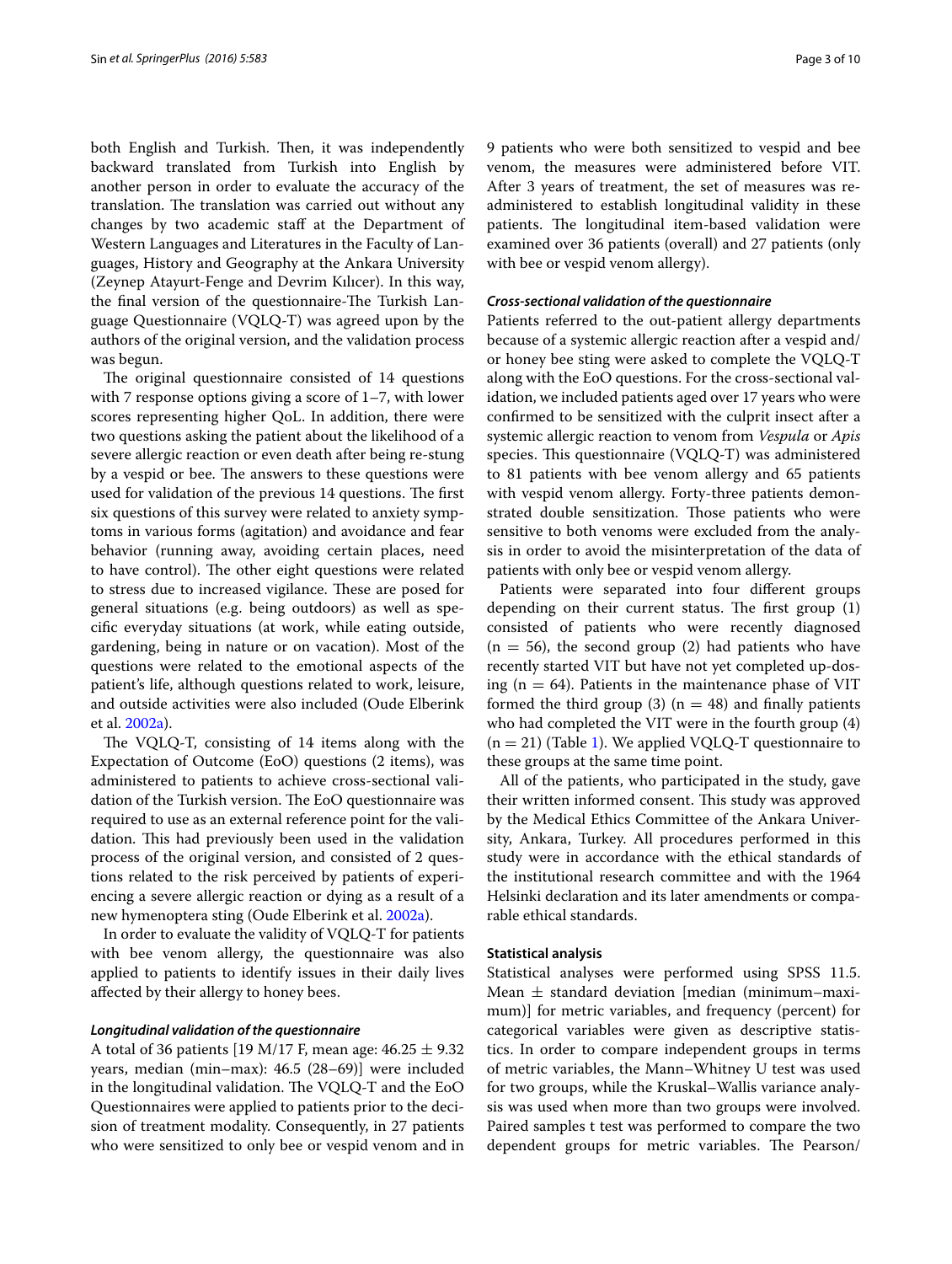<span id="page-3-0"></span>**Table 1 Characteristics of patients with vespid or bee venom allergy**

|                                               | Apis              | Vespula          |
|-----------------------------------------------|-------------------|------------------|
| Number                                        | 81                | 65               |
| Age (years)*                                  | $42.33 \pm 12.58$ | $39.2 \pm 13.06$ |
|                                               | $[46(18-70)]$     | $[38(17-70)]$    |
| Gender                                        |                   |                  |
| Female, no (%)                                | 34 (42 %)         | 33 (51 %)        |
| Male, no (%)                                  | 47 (58 %)         | 32 (49 %)        |
| Severity of systemic reactions (%)            |                   |                  |
| Grade I                                       | 9(11.1)           | 5(7.7)           |
| Grade II                                      | 21(26)            | 25 (38.5)        |
| Grade III                                     | 24 (29.6)         | 15(23)           |
| Grade IV                                      | 27 (33.3)         | 20 (30.8)        |
| Patient groups for cross-sectional validation |                   |                  |
| New diagnosis                                 | 18 (22.2)         | 23(35.4)         |
| Recently started (up-dosing) VIT              | 30(37)            | 18(27.7)         |
| Receiving on maintenance VIT                  | 22 (27.2)         | 16 (24.6)        |
| Stopped VIT                                   | 11 (13.6)         | 8(12.3)          |

For the variables with  $*$ , cells represent mean  $\pm$  standard deviation [median (min–max)], for the others, cells represent frequency (percent). *VIT* venom immunotherapy

Spearman correlation coefficient was calculated to determine the association between variables, and  $p < 0.05$  was considered statistically significant.

#### **Scale (VQLQ‑T) reliability**

Reliability was tested by Cronbach's alpha coefficient (Cronbach [1951](#page-9-8)). Usually a reliability of 0.70 is required for analysis at group level, and values of 0.85 and higher for individual use (Streiner and Norman [1995](#page-9-9)).

#### **Scale (VQLQ–T) validity**

Cross-sectional validity (as internally) of the VQLQ-T was tested with item-scale correlations. Also, the correlation between the VQLQ-T and the EoO (for pre treatment and after treatment) was given at both the item and scale levels in terms of external validation. For longitudinal validation (responsiveness), the paired t test was used for internal responsiveness, correlation between the change score of the VQLQ-T and the EoO was calculated for external responsiveness.

## **Results**

## **Patient population**

Patients filled out the questionnaire in approximately 10–15 min without requiring any assistance. The distribution of venom sensitizations were honey bee in 81 subjects (42.8 %), vespid in 65 patients (34.5 %), and a double sensitization both to honey bee and vespid was observed in 43 patients (22.7 %). There was no difference in the VQLQ-T scores in terms of the type of insect venom responsible for sensitization (Kruskal–Wallis Chi square test statistic = 0.669;  $p = 0.880$ ).

All patients had experienced a systemic reaction after a vespid and/or a bee sting. The severity of reactions was graded according to the method of Mueller (1): Grade I:  $n = 21$  (11.1 %), Grade II:  $n = 56$  (29.6 %), Grade III:  $n = 55 (29.1 \text{ %})$ , Grade IV:  $n = 57 (30.2 \text{ %})$ .

A positive correlation between the degree of severity of the systemic reaction and the VQLQ-T scores (correlation coefficient  $r = 0.041$ ) was found, but it did not reach statistical significance ( $p = 0.578$ ,  $> 0.05$ ). Furthermore, the degree of systemic reaction severity was significantly correlated with the skin test reactivity to vespula venom  $(r = 0.408, p = 0.025)$  and wheal diameter of histamine  $(r = 0.317, p < 0.001).$ 

The mean duration of VIT was 4.5 ± 1.5 years for *Apis mellifera*, and it was 5.0 ± 0.1 years for *Vespula vulgaris* venom. There was a statistically significant difference in VQLQ scores between the recently started VIT group (mean  $\pm$  SD: 5.03  $\pm$  1.45 median: 5.4 min–max: 1.38– 7.00) and the group who had completed VIT (mean  $\pm$  SD:  $4.35 \pm 1.29$  median: 4.3 min–max: 1.93–6.31) (Mann– Whitney U test statistic  $= 812,500$ ;  $p = 0.028$ ). The mean VQLQ score was significantly lower in patients whose VIT had stopped. Furthermore, the VQLQ-T scores were inversely correlated with the duration of VIT (correlation coefficient:  $-0.267$ ,  $p = 0.378$ ).

#### **Longitudinal instrument validation (responsiveness)**

Longitudinal validity was studied in 36 patients as previously mentioned. After 3 years, the questionnaire was re-administered to patients treated with VIT. There was a positive correlation between the pretreatment EoO and the VQLQ-T with a correlation coefficient of 0.562, and this coefficient was statistically significant ( $p < 0.001$ ). While the mean  $(\pm SD)$  VQLQ-T score was 5.27  $(\pm 1.29)$ in pretreatment, it was 2.78  $(\pm 1.01)$  after treatment  $(p < 0.001)$ . This finding supports the internal responsiveness of the VQLQ-T. The correlation between the mean change in the VQLQ-T score (mean  $\pm$  SD: 2.48  $\pm$  1.23) and the mean change in the EoO score (mean  $\pm$  SD:  $3.15 \pm 1.8$ ) was 0.42 (p = 0.011) indicating the external longitudinal construct validity of the VQLQ-T. The results of longitudinal item-based validation over 36 patients (overall) and 27 patients (only with bee or vespid venom allergy) are given in Tables [2](#page-4-0) and [3,](#page-5-0) respectively.

## **Cross‑sectional validation of individual items in vespid venom allergy (n = 65)**

For the cross-sectional validity; characteristics of patients with vespid and bee venom allergy depending on different groups are shown in Table [1](#page-3-0).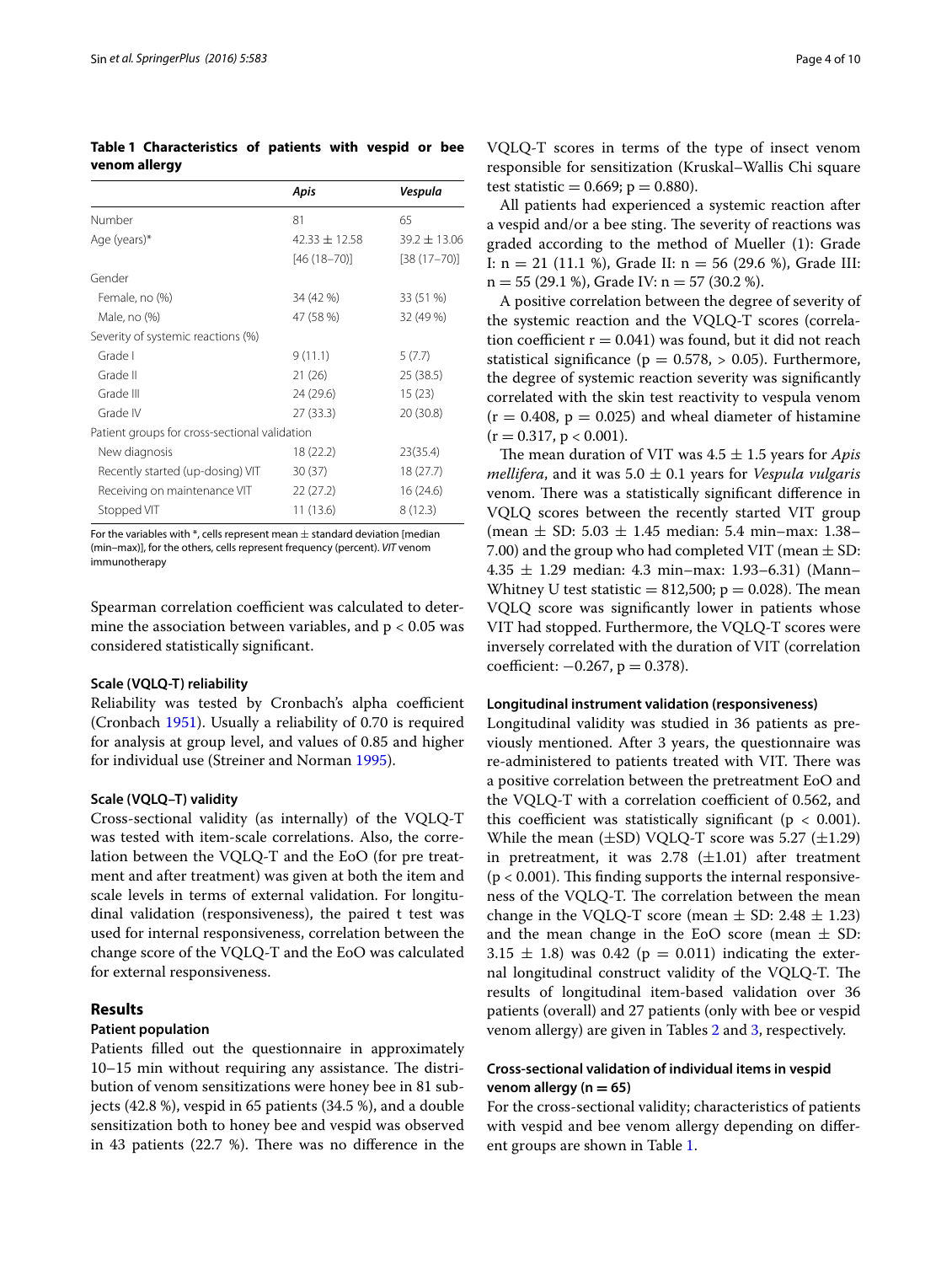|             | <b>Before</b>                 | After                           | <b>Difference</b> | p value |
|-------------|-------------------------------|---------------------------------|-------------------|---------|
| <b>VOLO</b> |                               |                                 |                   |         |
| VQLQ-1      | $5.58 \pm 1.51$<br>$[6(1-7)]$ | $3.05 \pm 1.68$<br>$[3(1-7)]$   | $2.53 \pm 1.59$   | < 0.001 |
| VOLO-2      | $5.11 \pm 1.66$<br>$[6(2-7)]$ | $2.61 \pm 1.59$<br>$[3(1-7)]$   | $2.5 + 1.73$      | < 0.001 |
| VQLQ-3      | $5.86 \pm 1.41$<br>$[6(2-7)]$ | $3.52 \pm 1.61$<br>$[3(1-7)]$   | $2.33 \pm 1.62$   | < 0.001 |
| VQLQ-4      | $5.08 \pm 1.82$<br>$[6(1-7)]$ | $2.72 \pm 1.52$<br>$[3(1-7)]$   | $2.36 \pm 1.74$   | < 0.001 |
| VQLQ-5      | $5.14 \pm 1.79$<br>$[6(2-7)]$ | $2.97 \pm 1.66$<br>$[3(1-7)]$   | $2.17 \pm 1.95$   | < 0.001 |
| VQLQ-6      | $4.94 \pm 2.12$<br>$[6(1-7)]$ | $2.88 \pm 1.51$<br>$[3(1-7)]$   | $2.06 \pm 1.80$   | < 0.001 |
| VQLQ-7      | $4.65 \pm 2.08$<br>$[5(1-7)]$ | $2.22 \pm 1.37$<br>$[2(1-7)]$   | $2.43 \pm 1.93$   | < 0.001 |
| VQLQ-8      | $5.37 \pm 1.66$<br>$[6(1-7)]$ | $2.74 \pm 1.31$<br>$[3(1-5)]$   | $2.63 \pm 1.77$   | < 0.001 |
| VQLQ-9      | $5.63 \pm 1.23$<br>$[6(3-7)]$ | $2.86 \pm 1.49$<br>$[3(1-7)]$   | $2.77 \pm 1.68$   | < 0.001 |
| VOLO-10     | $5.18 \pm 1.65$<br>$[6(1-7)]$ | $2.77 \pm 1.47$<br>$[3(1-7)]$   | $2.41 \pm 1.68$   | < 0.001 |
| VQLQ-11     | $5.22 \pm 1.62$<br>$[5(1-7)]$ | $2.56 \pm 1.08$<br>$[3(1-5)]$   | $2.65 \pm 1.58$   | < 0.001 |
| VOLO-12     | $5.55 \pm 1.63$<br>$[6(2-7)]$ | $2.95 \pm 1.50$<br>$[2.5(1-6)]$ | $2.6 \pm 1.47$    | < 0.001 |
| VQLQ-13     | $5.09 \pm 1.59$<br>$[6(2-7)]$ | $2.75 + 1.34$<br>$[3(1-6)]$     | $2.34 \pm 1.56$   | < 0.001 |
| VQLQ-14     | $5.74 \pm 1.37$<br>$[6(2-7)]$ | $2.80 \pm 1.32$<br>$[3(1-6)]$   | $2.94 \pm 1.55$   | < 0.001 |
| EoO         |                               |                                 |                   |         |
| $EOO-1$     | $5.83 \pm 1.18$<br>$[6(2-7)]$ | $2.58 \pm 1.31$<br>$[2(1-7)]$   | $3.25 \pm 1.78$   | < 0.001 |
| $F0O-2$     | $5.97 \pm 1.14$<br>$[6(3-7)]$ | $2.73 \pm 1.42$<br>$[3(1-7)]$   | $3.24 + 1.94$     | < 0.001 |

<span id="page-4-0"></span>**Table 2 Longitudinal item-based validation of the Turkish VQLQ and EoO (n = 36)**

VQLQ 1–14 (Vespid allergy quality of life questionnaire), *EoO* Expectation of Outcome questionnaire (questions 1 and 2) (independent measure)

The VQLQ-T consists of 14 items with inter-item correlation coefficients ranging between 0.53 and 0.97. The Cronbach α of the 14 items was 0.97. The Spearman's correlation coefficients between the individual items, the mean of all items and the EoO questionnaire are given in Table [4](#page-6-0). The Spearman's correlation coefficient between the pretreatment VQLQ-T score (mean  $\pm$  SD: 4.7  $\pm$  1.58) and EoO questionnaire score (mean  $\pm$  SD: 5.23  $\pm$  1.41) was  $0.55$  ( $p < 0.001$ ). After treatment, the correlation between the VQLQ score (mean  $\pm$  SD: 2.81  $\pm$  1.07) and the EoO score (mean  $\pm$  SD: 2.8  $\pm$  1.53) was 0.64  $(p < 0.003)$ . These findings indicate the cross-sectional validity of the VQLQ-T.

## **Longitudinal instrument validation in vespid venom allergy (n = 11)**

The pretreatment mean (±SD) VQLQ-T score was 5.27 ( $\pm$ 1.41), while it was 2.5 ( $\pm$ 1.08) after treatment  $(p < 0.001)$ . This finding supports the internal responsiveness of the VQLQ-T. The correlation between the mean change in the VQLQ-T score (mean  $\pm$  SD: 2.41  $\pm$  1.0) and the mean change in the EoO score (mean  $\pm$  SD:  $2.50 \pm 2.21$ ) was 0.67 (p = 0.050), indicating the external longitudinal construct validity of the VQLQ-T.

## **Cross‑sectional validation of individual items in bee venom allergy (n = 81)**

The VQLQ-T revealed correlation coefficients which were ranging between 0.48 and 0.90 for patients with bee venom allergy. The cross-sectional instrument validation yielded a correlation coefficient of 0.96 (Cronbach α). The Spearman correlation coefficients between the individual items and the mean of all items and the EoO questionnaire are shown in Table [5.](#page-6-1) The Spearman's correlation coefficient between the pretreatment VQLQ-T score (mean  $\pm$  SD: 4.9  $\pm$  1.45) and the EoO score (mean  $\pm$  SD: 5.19  $\pm$  1.39) was 0.49 (p < 0.001). After treatment, the correlation between the VQLQ-T score (mean  $\pm$  SD: 2.76  $\pm$  0.98) and the EoO score (mean  $\pm$  SD: 2.56  $\pm$  0.91) was  $0.75$  ( $p = 0.001$ ). These findings indicate cross-sectional validity of the VQLQ-T for bee venom allergy.

## **Longitudinal instrument validation in bee venom allergy**   $(n = 16)$

While the mean  $(\pm SD)$  VQLQ score was 5.07  $(\pm 1.36)$ in pretreatment, it was 2.76  $(\pm 0.98)$  after treatment  $(p < 0.001)$ . This finding supports the internal responsiveness of the VQLQ-T. The correlation between the mean change in the VQLQ-T score (mean  $\pm$  SD: 2.32  $\pm$  1.13) and the mean change in the EoO score (mean  $\pm$  SD:  $2.81 \pm 1.83$ ) was 0.55 (p = 0.029) indicating the external longitudinal construct validity of the VQLQ-T for bee venom allergy.

Among patients with bee venom allergy, there were 28 (34.6 %) subjects who were doing beekeeping, while 53 (65.4 %) patients were non-beekeepers. When we analyzed their VQLQ-T scores, there was a statistically significant difference between beekeepers and non-beekeepers ( $p < 0.05$ ). The mean VQLQ score was lower for beekeepers than non-beekeepers  $(4.4 \pm 1.5 \text{ vs. } 5.1 \pm 1.3)$ . When the beekeepers were excluded from the analysis, remaining 53 cases consisted of non-beekeepers. In this group; the correlation coefficients were ranging between 0.55 and 0.94. The Cronbach α of the 14 items was 0.96 in the cross-sectional validation of individual items. The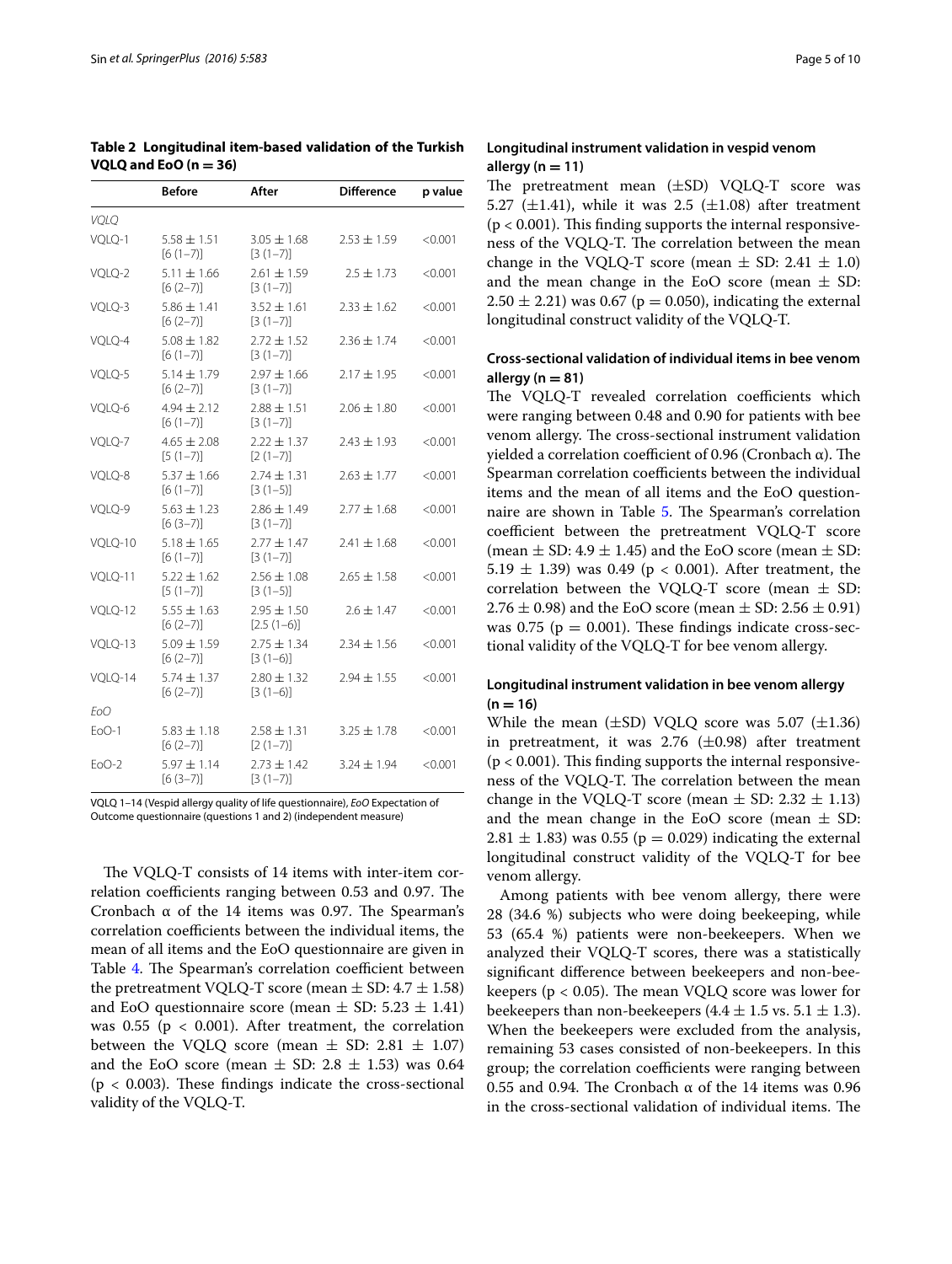|             | Vespid venom allergic patients (n = 11)      |                                                                                         |             |         | Bee venom allergic patients (n =             | $\tilde{e}$                 |                    |             |                |
|-------------|----------------------------------------------|-----------------------------------------------------------------------------------------|-------------|---------|----------------------------------------------|-----------------------------|--------------------|-------------|----------------|
|             | <b>Before</b>                                | Difference<br>After                                                                     | Correlation | p value | <b>Before</b>                                | After                       | <b>Difference</b>  | Correlation | p value        |
| <b>DTO/</b> |                                              |                                                                                         |             |         |                                              |                             |                    |             |                |
|             | $5.27 \pm 2 [6 (1 - 7)]$                     | $2.09 \pm 1.64$ [1 (1-6)]3.18 $\pm$ 1.83                                                | 0.509       | 0.005   | 5.69 ± 1.45 [6 (2-7)]                        | $3.31 \pm 1.54 [4(1-6)]$    | $2.38 \pm 1.36$    | 0.586*      | 0.001          |
|             | 5.55 ± 1.37 [6 (3-7)]                        | $2.64 \pm 1.86$ [2 (1-6)]2.91 $\pm$ 1.70                                                | 0.479       | 0.005   | $4.88 \pm 1.86$ [5.5 (2-7)]                  | $2.44 \pm 1.36$ [2.5 (1-6)] | $2.44 \pm 1.67$    | 0.496*      | 0.001          |
|             | 5.91 ± 0.83 [6 (4-7)]                        | $-91 \pm 1.76$<br>$4 \pm 2.05$ [3 (1-7)]                                                | 0.528       | 0.017   | 5.44 ± 1.86 [6.5 (2-7)]]                     | $3.19 \pm 1.52$ [3 (1-7)]   | $2.25 \pm 1.73$    | 0.489*      | 0.002          |
|             | $4.73 \pm 1.95$ [6 (2-7)]                    | $64 \pm 2.01$<br>$2.09 \pm 0.94$ [2 (1-3)]2                                             | 0.177       | 0.011   | $5.19 \pm 1.91$ [6 (1-7)]                    | $2.94 \pm 1.65$ [3 (1-7)]   | $2.25 \pm 1.73$    | $0.534*$    | 0.002          |
|             | 5.09 ± 1.97 [6 (2-7)]                        | $2.64 \pm 1.75$ [2 (1-6)] $2.45 \pm 2.21$                                               | 0.301       | 0.011   | $4.88 \pm 1.82$ [5.5 (2-7)]                  | $2.75 \pm 1.65$ [2.5 (1-6)  | $2.13 \pm 2.13$    | 0.255       | 0.004          |
|             | $4.27 \pm 2.37$ [4 (1-7)]                    | 1.57<br>$+545$<br>$2.82 \pm 1.83$ [2 (1-6)]1                                            | $0.749**$   | 0.026   | $2.33$ [6 $(1 - 7)$ ]<br>$\overline{+}$<br>S | $2.80 \pm 1.32$ [3 (1-5)]   | $2.20 \pm 1.78$    | $0.650**$   | 0.003          |
|             | $5.09 \pm 2.12$ [6 (1-7)]                    | 2.07<br>$2 \pm 1.34$ [1 (1-5)]3.09 $\pm$                                                | 0.352       | 0.007   | $3.93 \pm 2.12 [4(1-7)]$                     | $101$ [1 $-3$ ]             | $2.13 \pm 1.92$    | 0.425       | 0.003          |
|             | $5.45 \pm 2.02$ [6 (1-7)]                    | 2.05<br>$27 \pm$<br>$2.18 \pm 1.40$ [2 (1-5)]3                                          | 0.321       | 0.007   | 5.40 ± 1.72 [6 (2-7)]                        | $2.87 \pm 1.19$ [3 (1-5)]   | $2.53 \pm 1.73$    | 0.342       | 0.001          |
|             | 5.64 ± 1.36 [6 (3-7)]                        | 2.00<br>$27 \pm 1$<br>$2.36 \pm 1.63$ [2 (1-6)]3                                        | 0.111       | 0.007   | $5.67 \pm 1.18 [6 (3-7)]$                    | $2.93 \pm 1.28$ [3 (1-6)]   | $2.73 \pm 1.49$    | 0.269       | $0.00^{\circ}$ |
|             | $6 \pm 1.55$ [6.5 (3-7)]                     | $-33 \pm 2.16$<br>$2.67 \pm 1.63$ [2.5 (1-5)]3.                                         | 0.079       | 0.043   | 4.60 $\pm$ 1.90 [5 (1-7)]                    | $2.30 \pm 1.06$ [2.5 (1-4)] | $2.30 \pm 1.34$    | $0.730*$    | 0.007          |
|             | $5.5 \pm 1.20$ [6 $(3-7)$ ]                  | $2.25 \pm 1.04$ [3 (1-3)] $3.25 \pm 1.67$                                               | $-0.115$    | 0.016   | $.89 \pm 2.03$ [5 (1-7)]                     | $2.78 \pm 1.09$ [3 (1-5)]   | $2.11 \pm 1.27$    | $0.834***$  | 0.010          |
|             | $5.2 \pm 1.92$ [6 $(2-7)$ ]                  | $.60 \pm 1.52$<br>$2.6 \pm 1.82$ [2 (1-5)]2                                             | 0.673       | 0.042   | $5.9 \pm 1.6$ [6.5 (3-7)]                    | $3 \pm 1.56$ [2.5 (1-6)]    | $2.90 \pm 1.37$    | $0.624*$    | 0.005          |
| $\sim$      | $5 \pm 1.58$ [6 (3-7)]                       | $\frac{1}{2}$<br>$+89 +$<br>$2.11 \pm 1.05$ [3 $(1-3)$ ]                                | $\circ$     | 0.017   | $\pm$ 1.69 [6 (2-7)]<br>S                    | $3.13 \pm 1.64$ [3 (1-6)]   | $-951 \pm 1.46$    | $0.618*$    | 0.002          |
| 4           | 5.64 ± 1.69 [6 (2-7)]                        | $.55 \pm 2.07$<br>$2.09 \pm 1.22$ [2 (1-5)]3.                                           | 0.018       | 0.007   | $5.73 \pm 1.44$ [6 $(3-7)$ ]                 | $3.07 \pm 1.28$ [3 (1-5)]   | $2.67 \pm 1.35$    | $0.515*$    | 0.001          |
| EoO         |                                              |                                                                                         |             |         |                                              |                             |                    |             |                |
|             | $6.09 \pm 0.94$ [6 (4-7)]                    | $4 \pm 1.18$<br>$2.09 \pm 0.7$ [2 (1-3)]                                                | $-0.014$    | 0.003   | $-5.38 \pm 1.75$ [6 (2-7)]                   | $2.56 \pm 1.03$ [2 (1-5)]   | $2.81 \pm 2.01$    | 0.023       | 0.001          |
|             | $6.55 \pm 0.52$ [7 $(6 - 7)$ ]               | $.36 \pm 0.67$<br>$2.18 \pm 0.87$ [2 (1-3)]4                                            | $0.637*$    | 0.003   | $5.38 \pm 1.54$ [6 (3-7)]                    | $2.56 \pm 0.96$ [2 (1-5)]   | $\pm$ 1.87<br>2.81 | 0.062       | 0.001          |
|             | $p < 0.05$ ; ** $p < 0.01$ ; *** $p < 0.001$ | Both vespid and bee venom allergic patients ( $n = 9$ ) were excluded from the analyses |             |         |                                              |                             |                    |             |                |
|             |                                              |                                                                                         |             |         |                                              |                             |                    |             |                |

<span id="page-5-0"></span>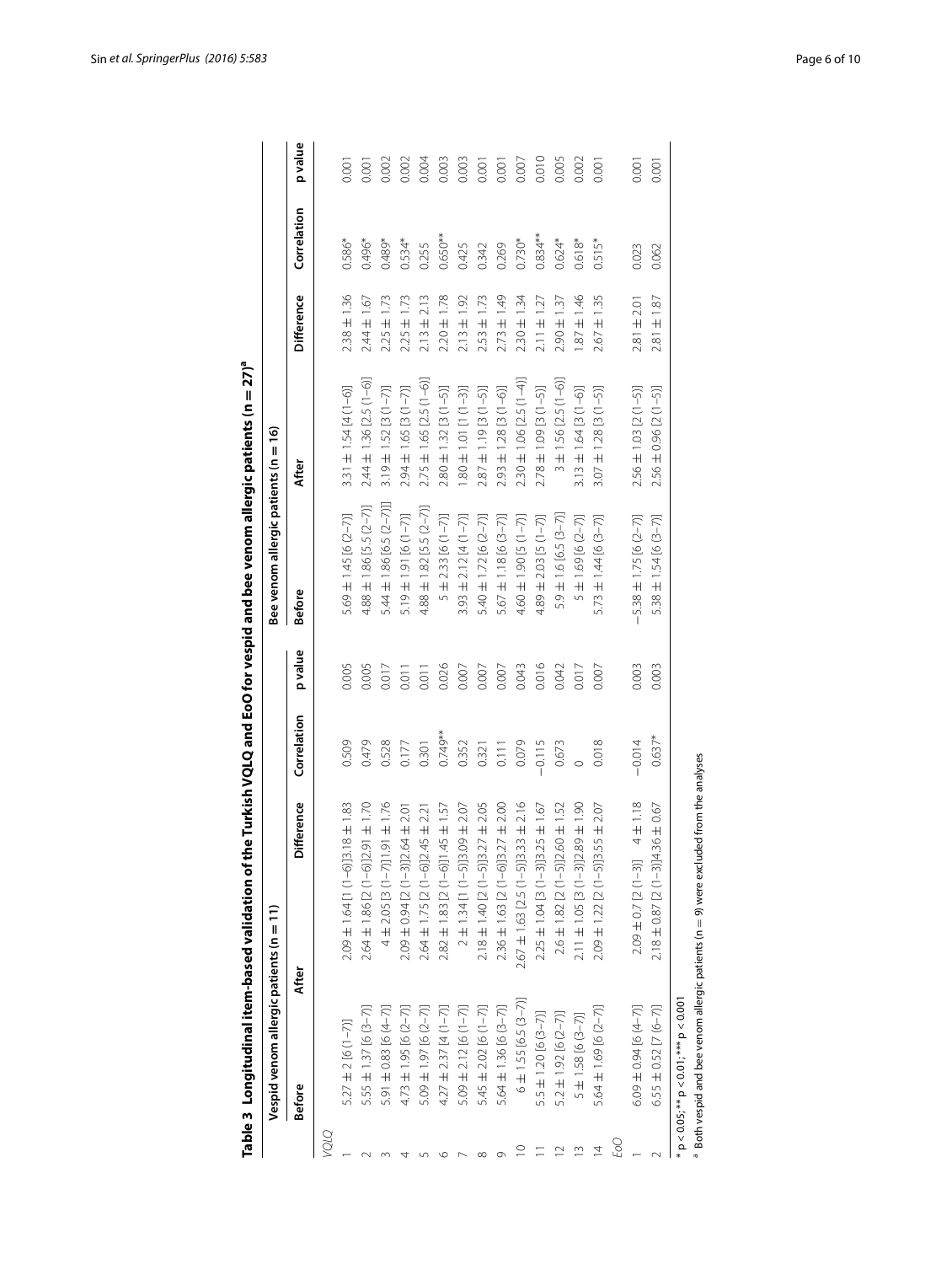<span id="page-6-0"></span>**Table 4 External validity of the Turkish VQLQ for vespid allergy (n = 65)**

| <b>Number of items</b> |            | <b>Expectation of outcome</b> |                   |  |  |
|------------------------|------------|-------------------------------|-------------------|--|--|
|                        | Q1         | Q2                            | Mean of Q1 and Q2 |  |  |
| Q1                     | $0.466***$ | $0.443***$                    | $0.494***$        |  |  |
| Q <sub>2</sub>         | $0.477***$ | $0.494***$                    | $0.522***$        |  |  |
| Q3                     | $0.469***$ | $0.332**$                     | $0.435***$        |  |  |
| Q4                     | $0.291*$   | $0.273*$                      | $0.301*$          |  |  |
| Q <sub>5</sub>         | $0.455***$ | $0.309*$                      | $0.389**$         |  |  |
| Q6                     | $0.515***$ | $0.240*$                      | $0.408**$         |  |  |
| Q7                     | $0.394**$  | $0.520***$                    | $0.501***$        |  |  |
| Q8                     | $0.423**$  | $0.372**$                     | $0.415***$        |  |  |
| Q9                     | $0.567***$ | $0.434***$                    | $0.535***$        |  |  |
| Q10                    | $0.370*$   | $0.351*$                      | $0.412**$         |  |  |
| Q11                    | $0.567***$ | $0.546***$                    | $0.611***$        |  |  |
| Q12                    | 0.459*     | $0.214*$                      | $0.350*$          |  |  |
| Q13                    | $0.428**$  | $0.453**$                     | $0.480***$        |  |  |
| Q14                    | $0.566***$ | $0.354**$                     | $0.501***$        |  |  |
| Mean (Q1-14)           | $0.536***$ | $0.469***$                    | $0.549***$        |  |  |

*Q* question

 $*$  p < 0.05; \*\* p < 0.01; \*\*\* p < 0.001

<span id="page-6-1"></span>**Table 5 External validity of the Turkish VQLQ for honey**   $be$ e allergy  $(n = 81)$ 

| <b>Number of items</b> |            | <b>Expectation of Outcome</b> |                   |
|------------------------|------------|-------------------------------|-------------------|
|                        | Q1         | Q2                            | Mean of Q1 and Q2 |
| Q1                     | $0.506***$ | $0.328**$                     | $0.437***$        |
| Q2                     | $0.404***$ | $0.260*$                      | $0.334***$        |
| Q3                     | $0.503***$ | $0.323**$                     | $0.423***$        |
| Q4                     | $0.266*$   | $0.247*$                      | $0.276*$          |
| Q <sub>5</sub>         | $0.357**$  | $0.325***$                    | $0.362**$         |
| Q6                     | $0.318**$  | $0.236*$                      | $0.277*$          |
| Q7                     | $0.471***$ | $0.387***$                    | $0.447***$        |
| Q8                     | $0.534***$ | $0.412***$                    | $0.495***$        |
| Q9                     | $0.508***$ | $0.355***$                    | $0.450***$        |
| Q10                    | $0.392**$  | $0.289*$                      | $0.331*$          |
| Q11                    | $0.340*$   | $0.242*$                      | $0.321*$          |
| Q12                    | $0.473***$ | $0.409**$                     | $0.447**$         |
| Q13                    | $0.369**$  | $0.338**$                     | $0.365**$         |
| Q14                    | $0.559***$ | $0.377**$                     | $0.481***$        |
| Mean (Q1-14)           | $0.533***$ | $0.414***$                    | $0.490***$        |

*Q* question

 $*$  p < 0.05; \*\* p < 0.01; \*\*\* p < 0.001

Spearman's correlation coefficient between pretreatment VQLQ-T score (mean  $\pm$  SD: 5.12  $\pm$  1.34) and EoO questionnaire (mean  $\pm$  SD: 5.06  $\pm$  1.26) was 0.47 (p = 0.001). After treatment, correlation between the VQLQ-T score (mean  $\pm$  SD: 2.8  $\pm$  0.74) and the EoO score (mean  $\pm$  SD: 2.65  $\pm$  1.11) was 0.78 (p = 0.008). These findings indicate cross-sectional validity of the VQLQ-T. Longitudinal instrument validation in non-beekeepers demonstrated that the mean  $(\pm SD)$  VQLQ-T score was 4.84  $(\pm 1.33)$  in pretreatment whereas it was 2.8  $(\pm 0.74)$  after treatment  $(p < 0.001)$ . This finding supports the internal responsiveness of the VQLQ-T. The correlation between the mean change in VQLQ-T score (mean  $\pm$  SD: 2.04  $\pm$  1.2) and the mean change in EoO score (mean  $\pm$  SD: 2.35  $\pm$  1.84) was 0.28 ( $p = 0.431$ ). However, these findings are not enough to show the external longitudinal construct validity of VQLQ-T. The Spearman correlation coefficients between the individual items and the mean of all items and the EoO questionnaire were shown in Table [6](#page-6-2).

## **Discussion**

The present study showed that the Turkish version of VQLQ is a reliable and valid instrument for evaluating QoL in patients with insect venom allergy. The existing original English-language survey on vespid allergy QoL questionnaire was translated and backtranslated into Turkish language (VQLQ-T) based on current guidelines, and subsequently validated both cross-sectionally and longitudinally in either patients with vespid or bee venom allergy. Furthermore, this study was the first study which used the same instrument to measure QoL of patients with bee venom allergy.

In our study, there was a high level of internal consistency and agreement with the original version. The crosssectional validity was established for the Turkish version

<span id="page-6-2"></span>**Table 6 External validity of the Turkish VQLQ in non-beekeepers with bee venom allergy (n = 53)**

| <b>Expectation of outcome</b> |            |                   |  |
|-------------------------------|------------|-------------------|--|
| Q1                            | Q2         | Mean of Q1 and Q2 |  |
| $0.479***$                    | $0.307*$   | $0.431**$         |  |
| $0.316*$                      | 0.182      | 0.249             |  |
| $0.411***$                    | 0.104      | 0.248             |  |
| 0.144                         | $0.282*$   | 0.255             |  |
| $0.343*$                      | $0.290*$   | $0.345*$          |  |
| $0.304*$                      | 0.195      | 0.239             |  |
| $0.454**$                     | $0.473***$ | $0.512***$        |  |
| $0.420**$                     | $0.398**$  | $0.448**$         |  |
| $0.431**$                     | $0.298*$   | $0.397**$         |  |
| $0.342*$                      | 0.287      | 0.296             |  |
| 0.300                         | 0.306      | $0.372*$          |  |
| $0.460*$                      | $0.481**$  | $0.509**$         |  |
| $0.425***$                    | $0.397**$  | $0.431***$        |  |
| $0.491***$                    | $0.313*$   | $0.419**$         |  |
| $0.473***$                    | $0.404**$  | $0.465**$         |  |
|                               |            |                   |  |

*Q* question

 $*$  p < 0.05;  $**$  p < 0.01;  $***$  p < 0.001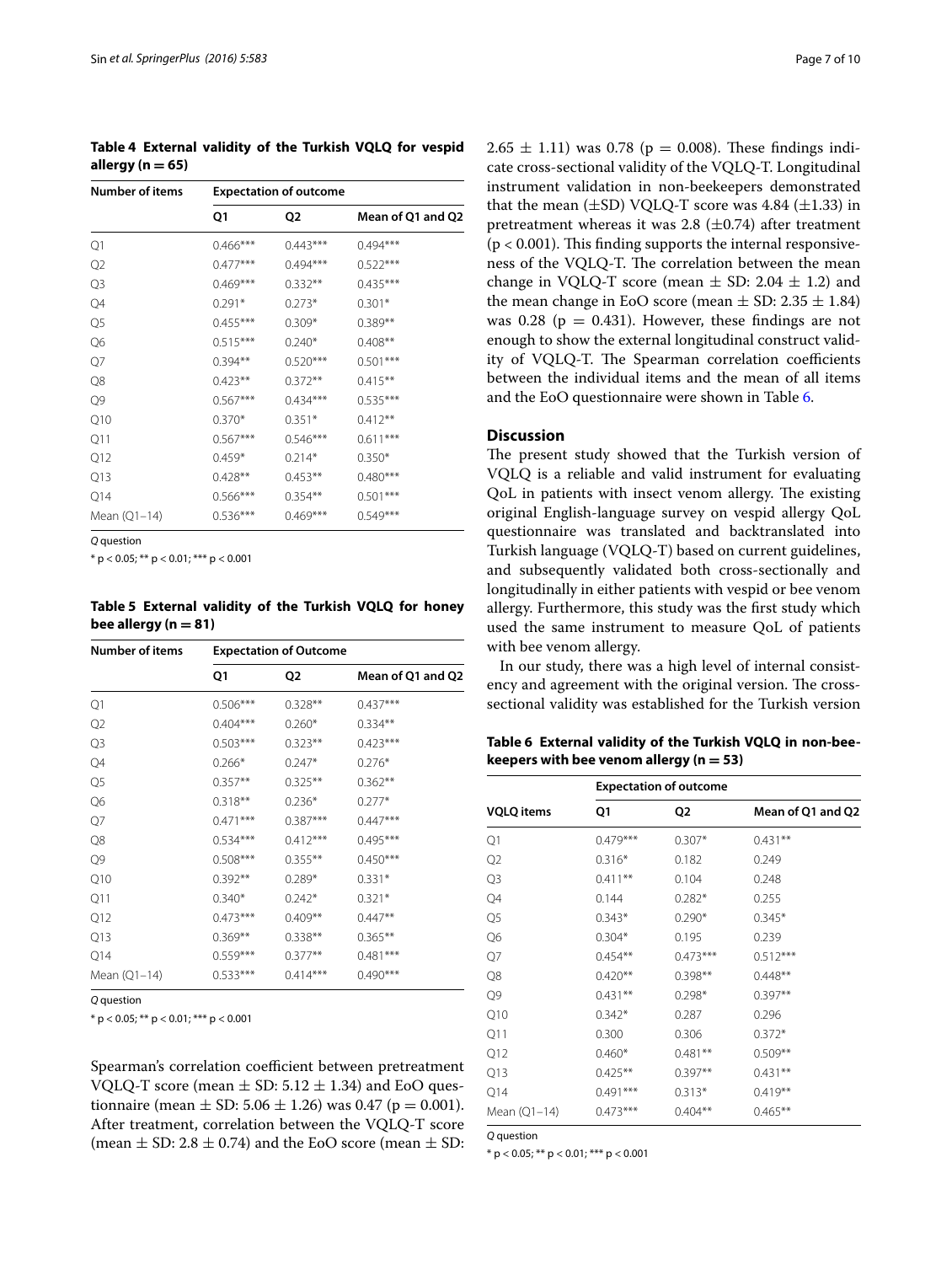by correlating responses to the items with the Expectation of Outcome questionnaire. We also showed high internal consistency by comparing the inter-item correlation by means of the Cronbach α. Also, we attribute the high reliability (internal consistency) of the Turkish language version by using the method of translation/back translation. A comparison of the Pearson's correlation coefficients of results of the surveys of the Turkish and English samples shows a good level of agreement. Additionally, the tool appeared to be responsive to interventions including venom immunotherapy.

HRQoL is often measured as a patient-reported outcome and is incorporated into clinical trials as an outcome measurement beyond morbidity and mortality (US Food and Drug Administration (FDA)). However, the use of the validated disease specific HRQoL tools are recommended for different allergies such as drug, food or insect venom hypersensitivity (Bertine et al. [2008;](#page-8-5) Baiardini et al. [2011;](#page-8-6) Bavbek et al. [2015](#page-8-7); Oude Elberink and Dubois [2003\)](#page-9-10). After the development and validation of the first disease-specific "Vespid Allergy Quality of Life Questionnaire (VQLQ)" in 2002, the validity, reliability, and sensitivity of this questionnaire has been shown in several studies. In agreement with our findings, validation of the German (VQLQ-d) and Spanish versions for adult patients, and Polish version for adolescents were also reported in addition to Dutch and English versions (Oude Elberink et al. [2002a](#page-9-3); Fisher et al. [2011;](#page-9-11) Cichocka-Jarosz et al. [2012;](#page-8-8) Armisen et al. [2015](#page-8-9)). Cichocka-Jarosz et al. developed a new scale for children and adolescents measuring six dimensions of HRQoL related to Hymenoptera venom allergy, and demonstrated high validity and reliability (Cichocka-Jarosz et al. [2013\)](#page-8-10). This suggests that this instrument is suitable for adaptation to the different cultural settings from a HRQoL point of view. Until now, no adapted or original scale to measure the QoL in venom allergic patients has been used in Turkey. Our study is the first one that adapted the VQLQ to the Turkish population. Furthermore, the reliability and validity of Turkish version of VQLQ-T were evaluated both in patients with vespid and bee venom allergy. Consistent with results from other authors, the statistical analyses provided evidence that the Turkish version of the VQLQ met the standards for good internal consistency reliability with a Cronbach's alpha of 0.97 in patients with vespid venom allergy. The internal consistency of VQLQ-T was very high with a Cronbach alpha of 0.97 compared to the English version of 0.88. Consistent with results from other studies, the validity of VQLQ-T was found to be satisfactory as cross-sectionally, externally and longitudinally. Thus, our findings showed that the Turkish version of VQLQ-T had satisfactory psychometric properties as a measure of QoL in patients with both vespid and bee venom allergy. In addition, the questionnaire was well accepted by the patients, who were able to fill it out quickly (approximately 15 min) and without help.

To the best of our knowledge, established VQLQ instrument have not yet been validated for bee venom allergy. VQLQ-T is the first questionnaire to include *Apis*-allergic patients in its validation process. We excluded patients who were beekeepers from the analyses, as in the first study conducted by Oude Elberink et al. ([2002a](#page-9-3)). In their study, it is suggested that this instrument could be suitable for non-beekeepers who are allergic to honey bees. Since the allergy is an occupational disease in beekeepers, the approach to allergy in this group is different from the general population. As expected, beekeepers demonstrated better VQLQ scores than the non-beekeepers who were allergic to honey bees in our study. Despite this, the analysis of the internal consistency of the VQLQ-T yielded a Cronbach α of 0.96, which can be considered to be excellent, and VQLQ-T showed a significant positive correlation with the EoO score in non-beekeepers. Therefore, it should be noted that this instrument is suitable for adult patients with bee venom allergy.

Items with lower correlations relating to check certain places for stinging insects (item 6) and watch out at work (item 10) may be probably due to less frequent exposure to honey bees. However, increased fear level when a subject is stung by an insect (item 4) and in specific settings where stinging insects are likely occur (items 11 and 12), concern about vigilance correlates to sting outcome expectations to a comparable degree in vespid and bee venom allergic patients. From another point of view, items with low correlations related to gardening activities in vespid allergic patients may be due to low exposure to gardening activities in our population. On the other hand, in honey bee-venom allergic patients, correlations were found to be low relating to gardening, workplace activities and holidays. This may also be explained with rare exposure when compared to vespid allergic patients. However, correlations related to summertime activities were found to be significantly high in both vespid and honey bee allergic group.

It is well-known that venom immunotherapy (VIT) is very effective at preventing further anaphylactic reactions after insect stings. Although Confino-Cohen et al. showed that the QoL scores in venom allergic patients did not improve after VIT with their non-standardized questionnaire (Confino-Cohen et al. [1999\)](#page-8-3), studies using disease-specific instrument (VQLQ) have demonstrated that VIT resulted in a significant improvement in QoL scores of patients either who have treated with VIT or after tolerated sting challenge procedure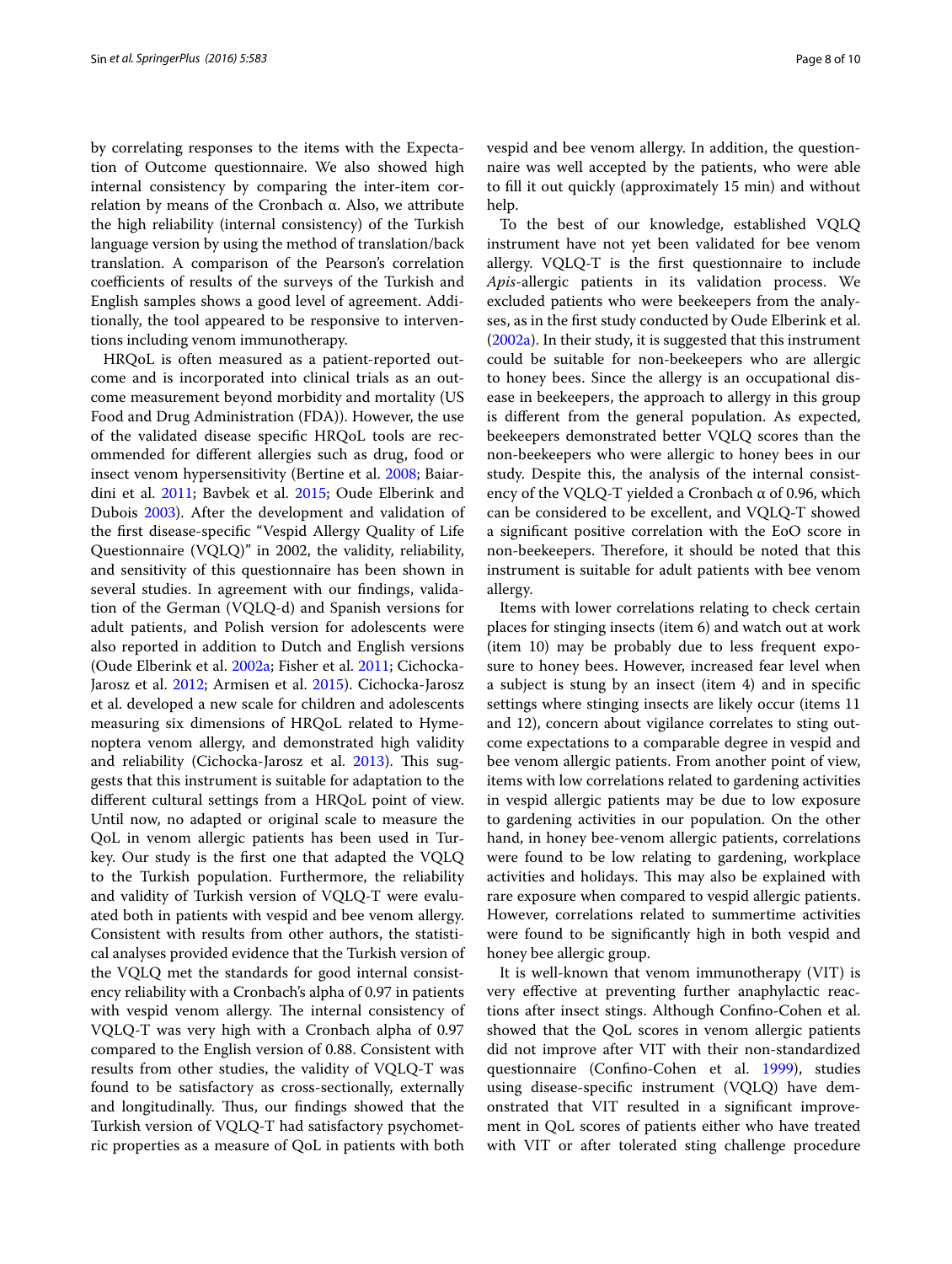(Cichocka-Jarosz et al. [2012;](#page-8-8) Oude Elberink et al. [2002b](#page-9-12); Fisher et al. [2013](#page-9-13)). Also, this questionnaire was previously used to compare patients receiving VIT or adrenalin auto-injectors. Oude Elberink et al. revealed that of every 3 patients treated with VIT, 2 patients experience an important improvement in their QoL after treatment (Oude Elberink et al. [2002b](#page-9-12)). In agreement with this data, we observed significantly lower VQLQ scores after VIT, consequently a high score on the VQLQ could reinforce starting VIT in patients with mild cutaneous systemic reactions (Oude Elberink et al. [2009\)](#page-9-14). We believe that the use of the VQLQ-T in daily clinical practice could provide a useful tool for initial approaches to patients with venom allergy because those with a very poor QoL may need more efforts from the allergist to reassure them with regard to starting VIT (Findeis and Craig [2014\)](#page-9-15).

It is already well-known that assessing the patient's subjective point of view via disease-specific questionnaire offers a more comprehensive description of the impact of the disease on patient's everyday life (Smith et al. [1999](#page-9-16)). Having a validated instrument for patients with insect venom allergy will allow us for a greater understanding of the specific subjective experiences of venom allergy in our country.

Furthermore, the inclusion of patients living in different geographic regions of the country, confirms that the questionnaire is suitable for the majority of the population. The Turkish version of the VQLQ can therefore be used in advance research as well as in clinical routine in patients with vespid or bee venom allergy to assess somatopsychic stress and anxiety. It is also appropriate for monitoring the influence on QoL of venom immunotherapy.

One of the major limitation of the study is that construct validity has only been tested against the expectation of outcome questions. It would have been useful to examine convergent and divergent validity by looking at correlations with other validated scales.

In summary, here we present that the Turkish version of VQLQ enables the measurement of QoL in patients with vespid as well as bee venom allergy. We could reproduce the sufficient validity and reliability of the original version using the Turkish version of the VQLQ. Furthermore, the responsiveness of this instrument demonstrates the questionnaire's ability to detect changes over time. Therefore it can be of use for further studies in our patients with insect venom allergy to determine both their psychological status and response to interventions.

#### **Authors' contributions**

This is the multi-center study in which 4 centers from different geographical areas from Turkey were participated. BAS: (1) Conceived and design of the study, coordination between the centers. (2) Participated in the data generation and selection of patients. (3) Analysis and interpretation of the data. (4) Preparation or critical revision of the manuscript. DÖ: (1) Performed the statistical analysis and interpretation of the data. (2) Preparation or critical revision of the manuscript. AG, AZS, ÖA, ZM: (1) Participated in the data generation and selection of patients. (2) Preparation or critical revision of the manuscript. FG, AB: (1) Participated in the data generation and selection of patients. (2) Helped to draft the manuscript. All authors read and approved the final manuscript.

#### **Author details**

<sup>1</sup> Division of Immunology and Allergy, Department of Pulmonary Diseases, School of Medicine, Ankara University, Ankara, Turkey. <sup>2</sup> Department of Biostatistics, School of Medicine, Ankara University, Ankara, Turkey.<sup>3</sup> Division of Immunology and Allergy, Department of Internal Medicine, Istanbul University, Istanbul, Turkey. 4 Division of Immunology and Allergy, Department of Internal Medicine, Ege University, Izmir, Turkey. 5 Division of Immunology and Allergy, Department of Internal Medicine, School of Medicine, Gülhane Military Hospital, Ankara, Turkey.

#### **Acknowledgements**

We are kindly grateful to Mrs. Dr. Hanneke Oude Elberink for providing us the English version of the VQLQ and methodological advice for developing and validation the Turkish version of the questionnaire.

#### **Competing interests**

The authors declare that they have no competing interests.

Received: 7 January 2016 Accepted: 27 April 2016 Published online: 10 May 2016

#### **References**

- <span id="page-8-1"></span>Antolin-Amerigo D, Cerecedo Carballo I, Muriel A, Fernandez-Rivas M, Dieguez Pastor M, Flokstra-de Blok B et al (2015) Validation of the Spanish version of the food allergy quality of life questionnaire-adult form (S-FAQLQ-AF). J Investig Allergol Clin Immunol 25:270–275
- <span id="page-8-9"></span>Armisen M, Guspi R, Alfaya T, Cruz S, Fernandez S, Dominguez-Noche C et al (2015) Cross-sectional validation of a quality of life questionnaire in Spanish for patients allergic to hymenoptera venom. J Investig Allergol Clin Immunol 25:176–182
- <span id="page-8-0"></span>Baiardini I, Pasquali M, Giardini A, Specchia C, Passalacqua G, Venturi S et al (2003) Rhinasthma: a new specific QoL questionnaire for patients with rhinitis and asthma. Allergy 38:289–294
- <span id="page-8-6"></span>Baiardini I, Braido F, Fassio O, Calia R, Giorgio WC, Romano A, DrHy-Q PROs Research Italian Group (2011) Development and validation of the drug hypersensitiviy quality of life questionnaire. Ann Allergy Asthma Immunol 106:330–335
- <span id="page-8-2"></span>Baiardini I, Gaeta F, Molinengo G, Braido F, Canonica GW, Romano A (2015) Quality-of-life issues in survivors to anaphylactic reactions to drugs. Allergy 70:877–879
- <span id="page-8-7"></span>Bavbek S, Özdemir SK, Doğanay EB, Karaboğa I, Büyüköztürk S, Gelincik A et al (2015) Turkish version of drug hypersensitivity quality of life questionnaire: assessment of reliability and validity. Qual Life Res. doi[:10.1007/](http://dx.doi.org/10.1007/s11136-015-1051-2) [s11136-015-1051-2](http://dx.doi.org/10.1007/s11136-015-1051-2)
- <span id="page-8-5"></span>Bertine M, Blok Flokstra-de, DunnGalvin A, Vlieg-Boerstra BJ, Oude Elberink JNG, Duiverman EJ et al (2008) Development and validation of the selfadministered food allergy quality of life questionnaire for adolescents. J Allergy Clin Immunol 122:139–144
- <span id="page-8-4"></span>Bilo BM, Rueff F, Mosbech H, Bimbaum J, Muller U, the EAACI Interest Group on Insect Venom Hypersensitivity (2005) Diagnosis of hymenoptera venom allergy. Allergy 60:1339–1349
- <span id="page-8-8"></span>Cichocka-Jarosz E, Brzyski P, Swiebocka E, Lange J, Tobiasz-Adamczyk B et al (2012) Health-related quality of life in Polish adolescents with Hymenoptera venom allergy treated with venom immunotherapy. Arch Med Sci 8(6):1076–1082
- <span id="page-8-10"></span>Cichocka-Jarosz E, Brzyski P, Tobiasz-Adamczyk B, Lis G, Pietrzyk JJ (2013) Development of children's hymenoptera venom allergy quality of life scale (CHVAQoLS). Clin Transl Allergy 3:25. doi:[10.1186/2045-7022-3-25](http://dx.doi.org/10.1186/2045-7022-3-25)
- <span id="page-8-3"></span>Confino-Cohen R, Melamed S, Goldberg A (1999) Debilitating beliefs, emotional distress and quality of life in patients given immunotherapy for insect sting allergy. Clin Exp Allergy 9:1626–1631